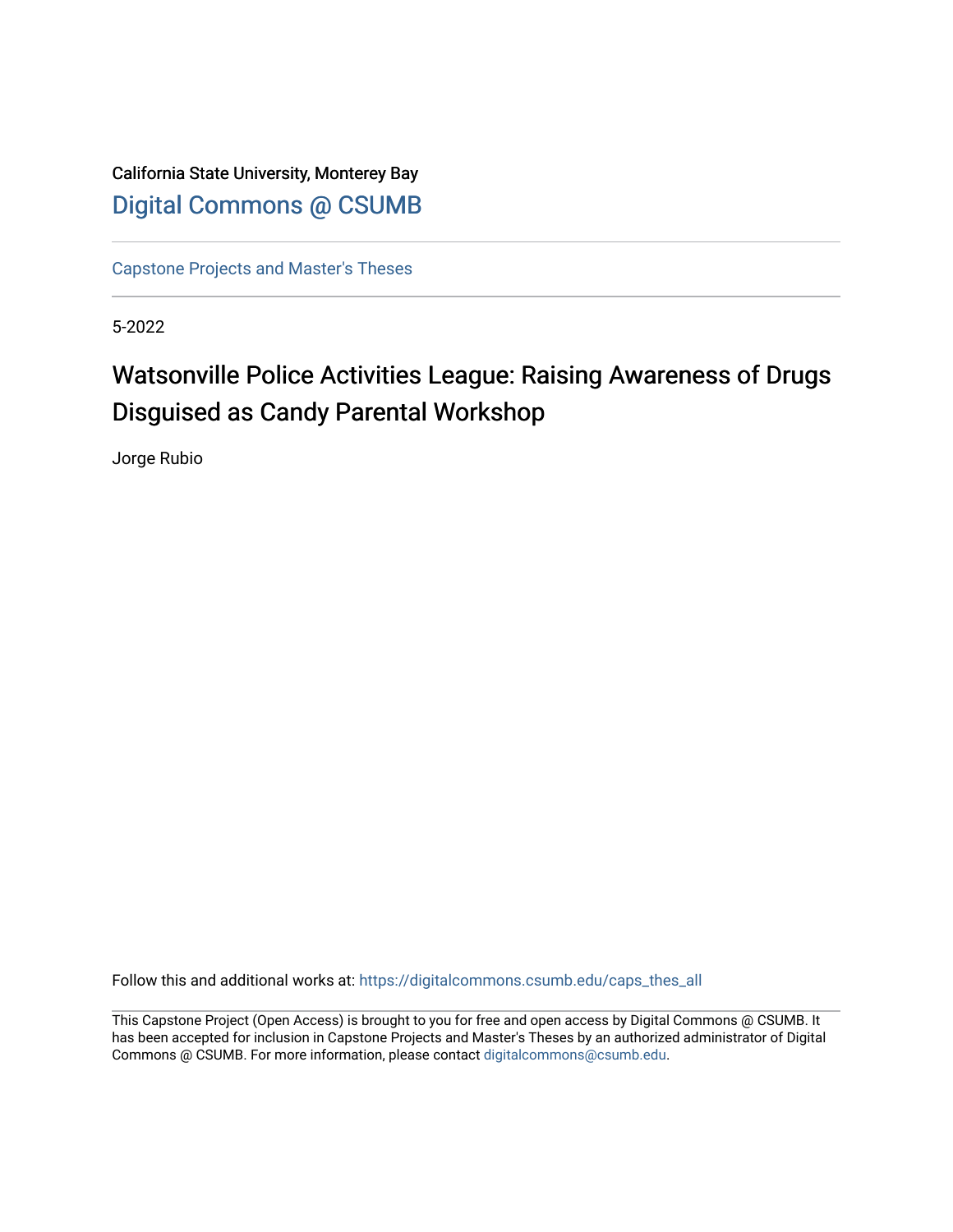## **Watsonville Police Activities League: Raising Awareness of Drugs Disguised as Candy Parental Workshop**

Jorge Rubio

Watsonville Police Activities League--Eugene Bragado Collaborative Health & Human Services Department of Health, Human Services and Public Policy California State University Monterey Bay

May 4, 2022

### **Author Note**

Jorge Rubio, Department of Health Human Services and Public Policy, California State University Monterey Bay. This research was supported by Watsonville Police Activities League. Correspondence concerning this article should be addressed to Jorge Rubio, California State University Monterey Bay, 100 Campus Center, Seaside, CA, 93955. Contact: jorubio@csumb.edu.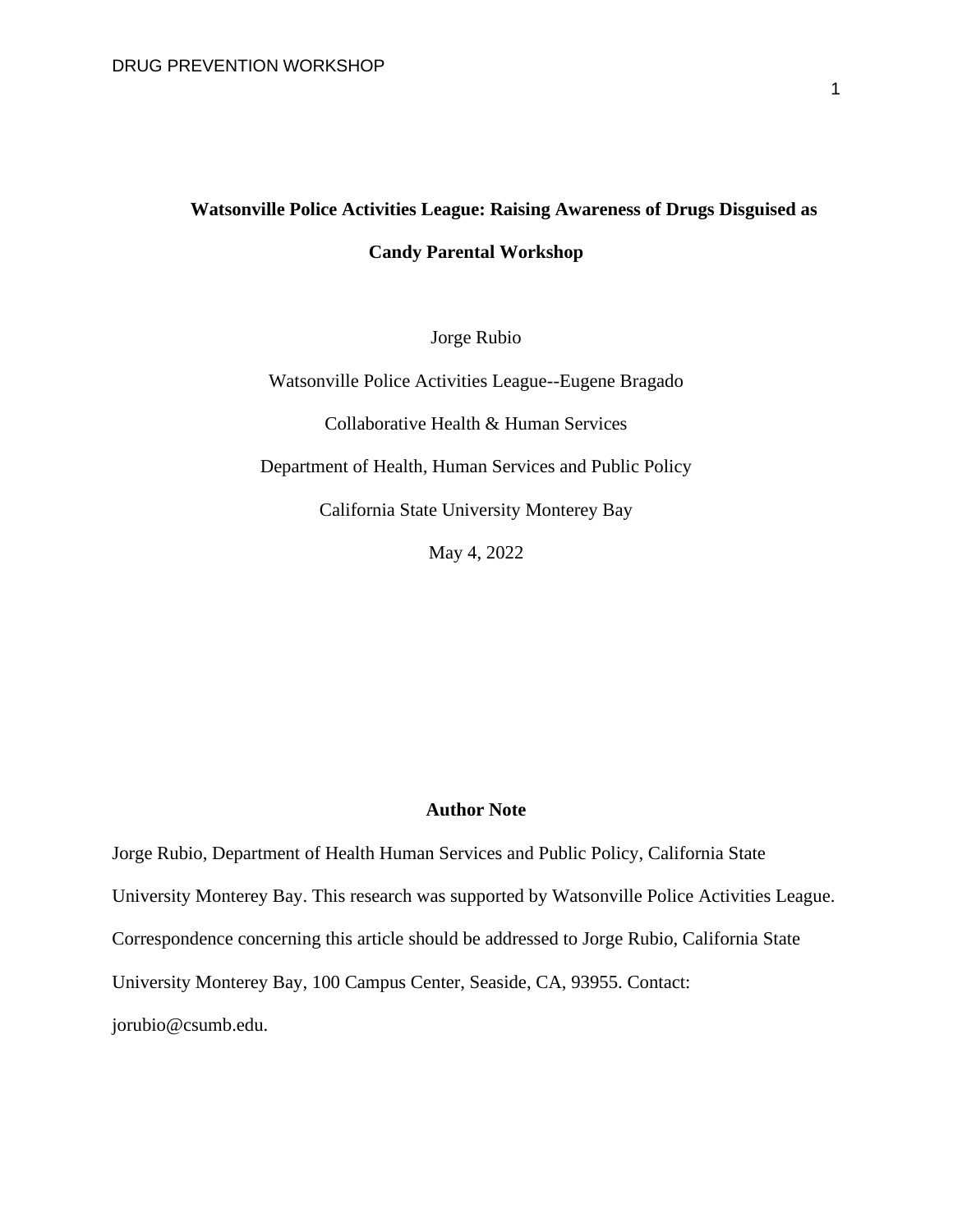#### **Abstract**

Watsonville Police Activities League (PAL) is a nonprofit agency that collaborates with the Watsonville Police Department to guide youth and actively build positive relationships in the Watsonville community. This project aimed to help PAL address the drug use and abuse among Watsonville youth through workshops that raise awareness of the growing problem and the importance of not falling under any substances. Parent-child involvement, family drug history, and negative peer relationships contribute to drug use, making parents the focus of the workshops. The intent was to address the negative consequences of drug use, such as poor mental health, low academic achievement, and poor quality of life. The result reached the expected outcome of a 100% effectiveness rating and raised awareness on how drugs can be disguised as candy.

*Keywords: drug use/abuse, PAL, youth, Candy*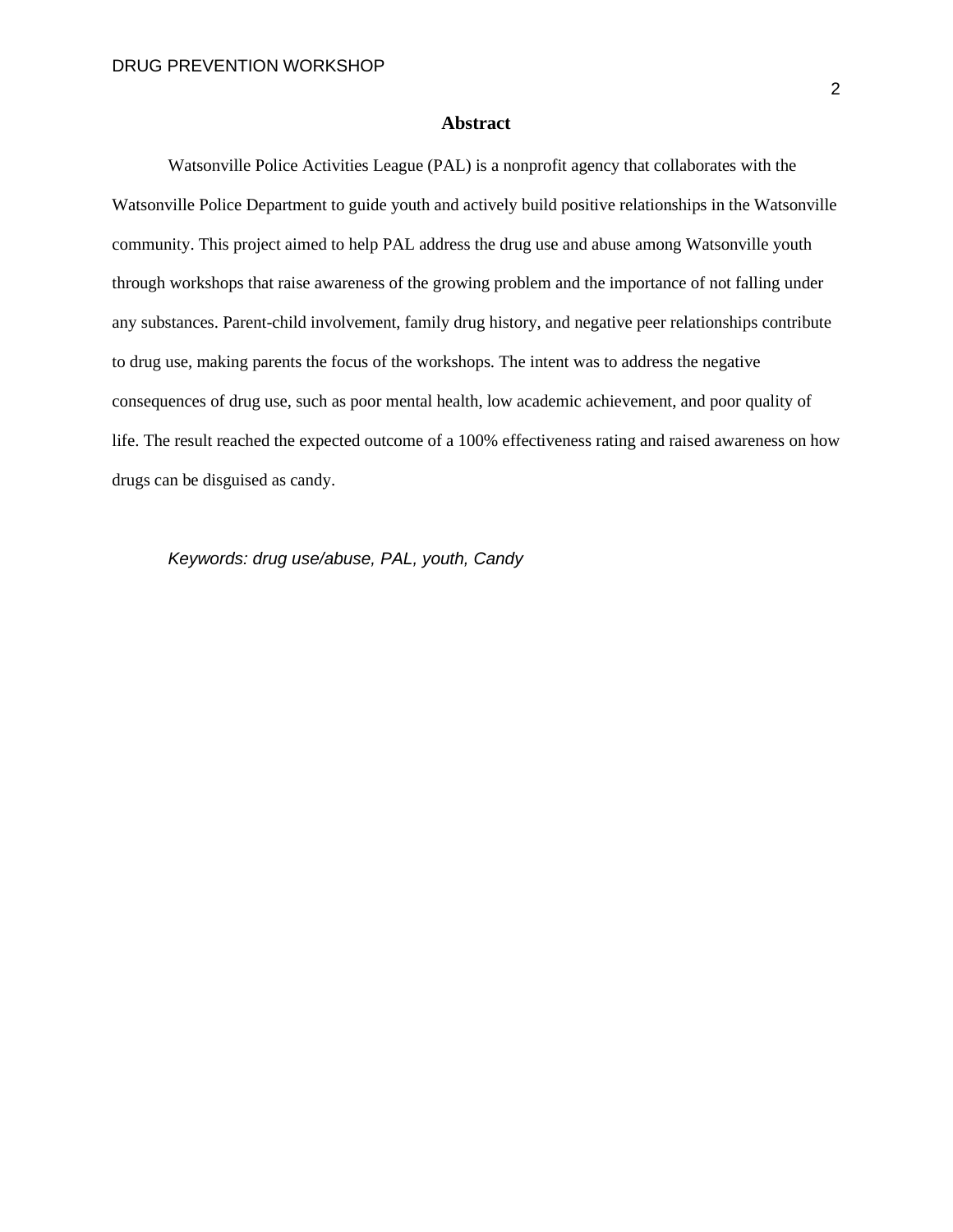#### **Agency and Communities Served**

Watsonville Police Activities League is a non profit organization & youth development program that is funded by grants and donations. Watsonville PAL has two locations, and works directly with the local police department which offers the youth opportunities in order to build good bonds and become a positive influence in the community. "We, as police officers, know that we must do everything we can to get to children before they get involved with drugs or gangs." (PAL, 2021). Another youth developmental program that partners with PAL is FLYERS, and has their own location. Through these programs youth get to focus on their academics and get help if needed by team members, and are offered other ways of participating in order to develop personal & professional growth. PAL and FLYERS are both youth development programs run by the city of Watsonville Parks and Community Services Department. The community who are getting served directly are elementary, middle school, and high school students, depending on the program/location that determines the age for participants.

PAL offers involvement through recreational activities which include: soccer, dancing, art, team building, and other character developing activities. Youth are provided with the opportunity to be included in field trips where they are taken on local hikes & parks in the Santa Cruz and Monterey counties. Summer field trips are also an option for attendee's and have the opportunity to go to different locations. This past summer they had the chance to go to Alcatraz island to visit the federal penitentiary and learn about the history and gain knowledge.

#### **Problem Description**

There has been a high percentage of drug abuse/use among youth in the City of Watsonville, making it difficult for students to fully engage and focus in their education and be positive members of the community. According to Elevate Addiction Services, "About 40 percent of Santa Cruz County students report using marijuana, inhalants, or prescription drugs in the past year." (Elevate Addiction Services, 2022). The contributing factors to this problem description can be negative peer relationships,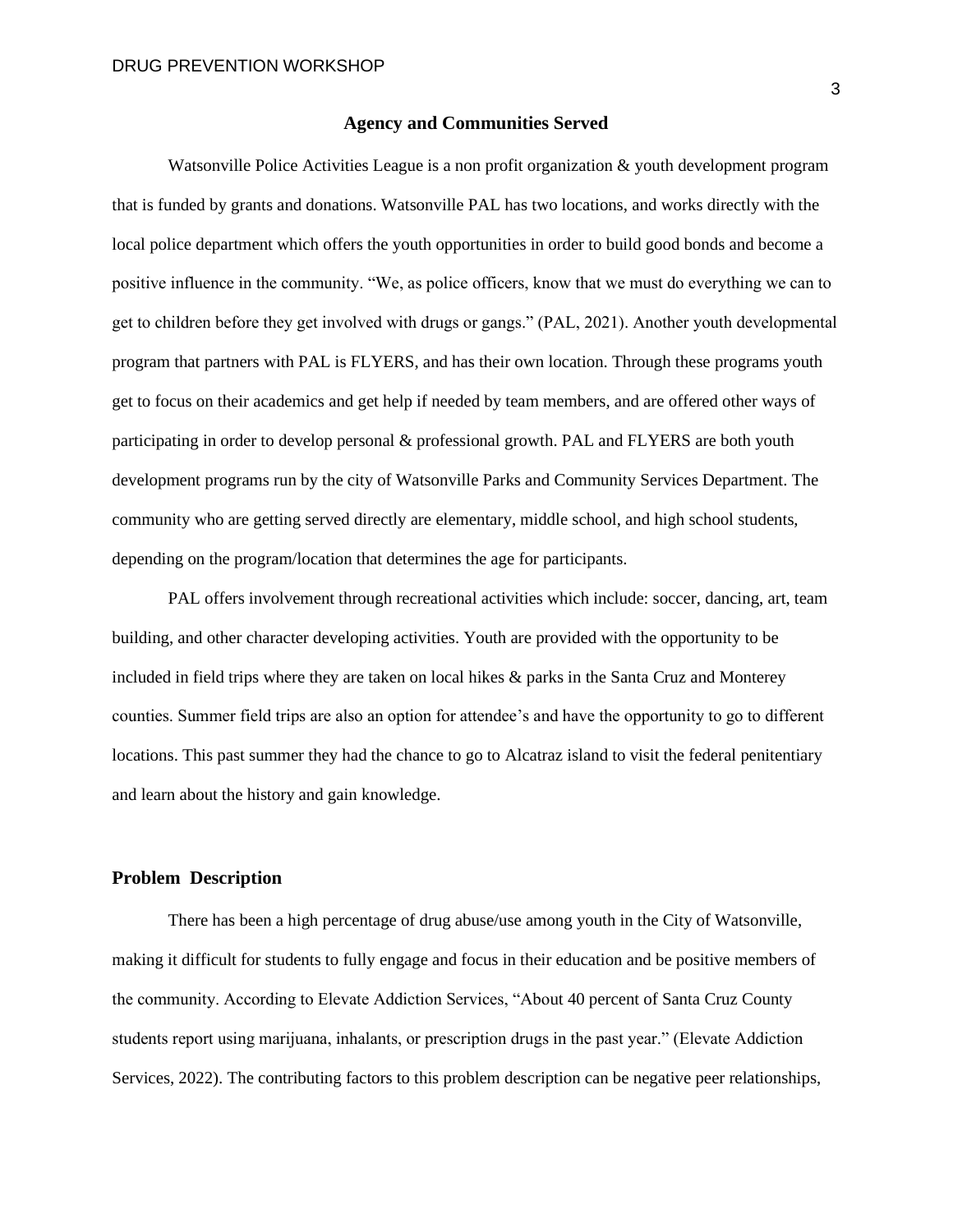#### DRUG PREVENTION WORKSHOP

family drug history, and little to no parental involvement. This can include parents not being involved with educational purposes of the student, language barriers, or no communication with their children. NDSU talks about parent involvement, "Youth are less likely to use addictive substances if their parents talk early and often about the risks, establish clear rules and consequences, and regularly monitor their activities." (NDSU, 2019). It is important in a positive parent and child relationship to be able to have good communication in order to prevent any type of drug consumption.

#### **Contributing Factors**

#### *Parent Child Involvement*

Establishing a conversation regarding drugs with children can be challenging, but it is important for this topic to be discussed. Parent involvement has a high impact and can determine the usage of drugs, once their children evolve to young adolecents. This conversation can divert in different ways, but constant communication can avoid negative behavior. According to ADAPT, "Getting involved in your child's life because teens are less likely to get involved with drugs when a caring adult is a part of their life." (ADAPT, 2022). The positive relationships between parents and children will lead children to make wise decisions.

## *Family Drug History*

The reason youth start developing negative habits is often due to their family drug history. The environment they are surrounded by affects them in a positive or negative way. Unfortunately, when a child grows up around family members who consume drugs, they are more likely to develop those habits. Worse to say, drugs are seen as normalized and it makes it more accessible for youth. Middle Earth mentions, "If alcohol or drug addiction runs in your family, experts suggest talking to your children about it no later than the pre-teen or early teen years. The fact that your child has a greater risk for developing a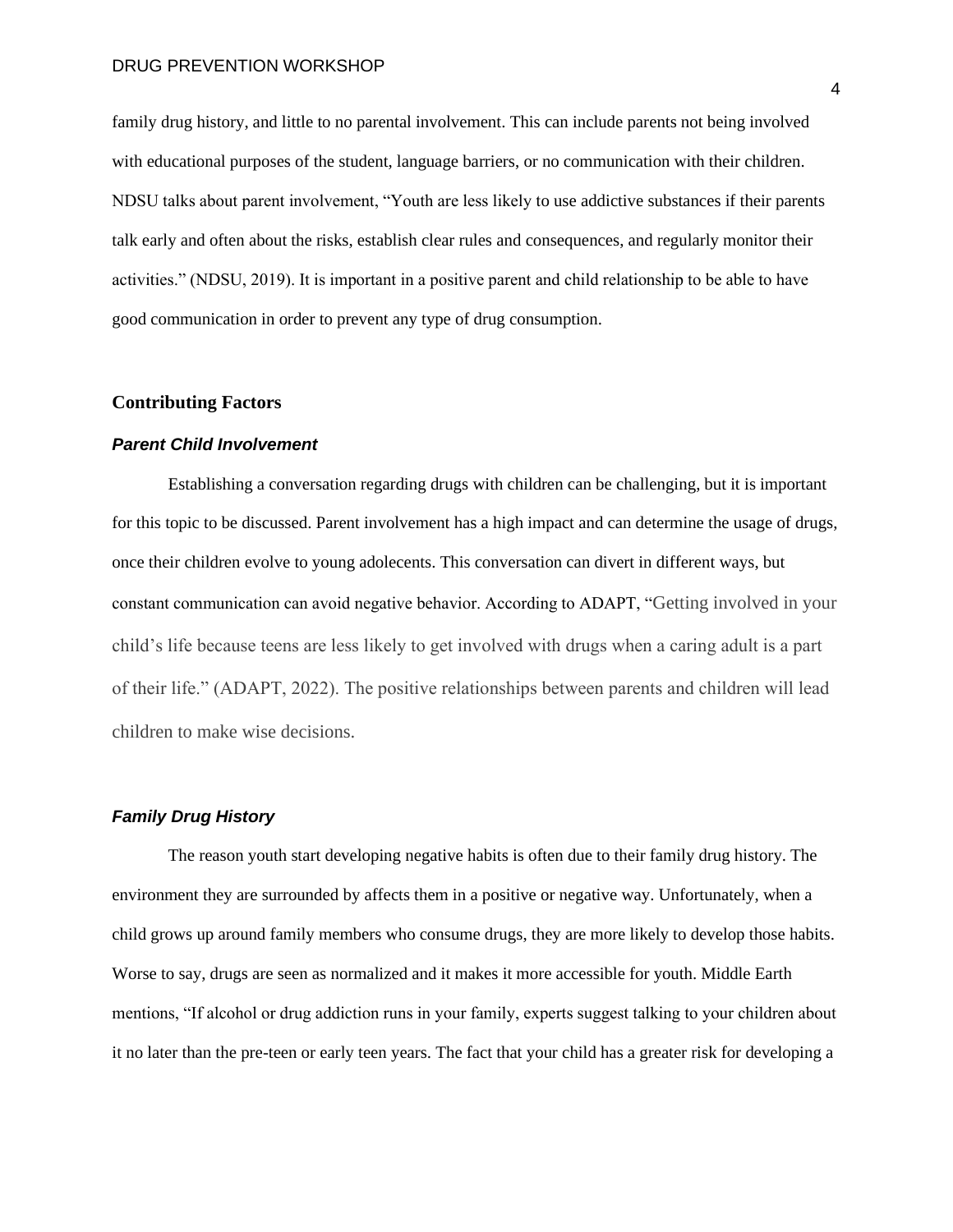substance abuse problem is serious and should be discussed before they discover these substances on their own." (Middle Earth, 2022).

#### *Negative Peer Relationships*

One of the biggest contributing factors are negative peer relationships. Many youth try to fit in among their peers, who use drugs and fall under peer pressure. NIH mentions, "Peers are often highly influential in convincing one another to try alcohol, tobacco, or other drugs for the first time." (NIH, 2014). This often occurs in order to leave an impression on their friends to look "cool". Negative relationships, between peers, often lead students to consume drugs.

#### **Consequences**

## *Poor Academic Achievement*

The academic performance for the youth gets influenced in a negative manner and disrupts their focus. Drug utilization creates a lack of concentration within students and impedes their fulfillment in academic acheivment. "Drug abuse among teens and college students has a detrimental effect on academic performance. Young people are more susceptible to the short- and long-term cognitive effects of drug abuse while the social and emotional repercussions further increase risk factors for problems in school." (Recovery First, 2022). The insufficient focus deprives their ability to expand and succeed through their personal and professional growth.

## *Mental Health Issues*

The outcome to drug consumption can also evolve to mental health issues. For instance, most people experience anxiety and depression. This deprives children and youth from performing successfully in their personal goals. "Substance abusing youth are at higher risk than nonusers for mental health problems, including depression, conduct problems, personality disorders, suicidal thoughts, attempted suicide, and suicide." (Consequences of Youth Substance Abuse, 1998). Ultimately, mental health issues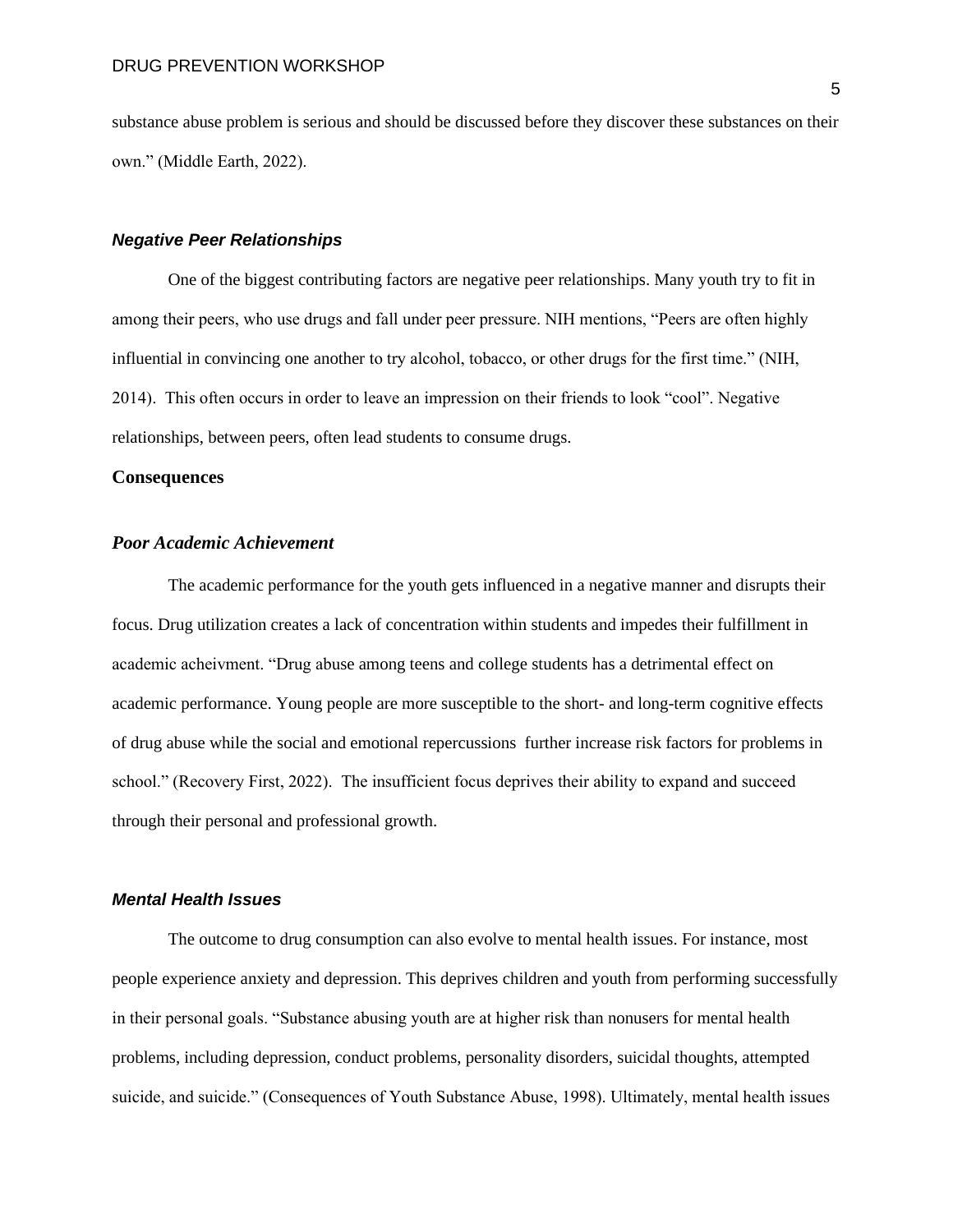will create conflict, within family, friends, and the individual. As a consequence, people become distant from the individual, because other side effects are present. It escalates as far as others being concerned of their well being, because they are unsure of what mental state they are in.

## *Poor Quality Of Life*

There has been a correlation between drug abuse and a poor quality of life. Drug use has many impacts on youth and can impact an individual's life in micro, mezzo, and macro aspects that will lead to negative consequences. "Although most youth are in good health, some youth are at an increased risk for behaviors that can lead to poor health outcomes, such as high risk substance abuse." (CDC, 2020). Drug use/abuse can lead to addiction, which has many faces and the consequences for drug consumption can destroy a person's life such as having financial burden, no family support, unemployment and overall poor health. The CDC also mentions, "Youth with substance use disorders also experience higher rates of physical and mental illness, diminished overall health and well-being, and potential progression to addiction." (CDC, 2020).

| <b>Contributing Factors</b>                                                                                                                             | Problem                                                          | <b>Consequences</b>                                                                                             |  |
|---------------------------------------------------------------------------------------------------------------------------------------------------------|------------------------------------------------------------------|-----------------------------------------------------------------------------------------------------------------|--|
| Parental Child<br>$\bullet$<br>Communication<br>(Involvement)<br><b>Family Drug History</b><br>$\bullet$<br>Negative Peer<br>$\bullet$<br>Relationships | High Percentage of<br>$\bullet$<br>Drug Use/Abuse Among<br>Youth | • Poor Academic<br>Achievement<br><b>Mental Health Issues</b><br>$\bullet$<br>Poor Quality of Life<br>$\bullet$ |  |
|                                                                                                                                                         |                                                                  |                                                                                                                 |  |

#### **Problem Model**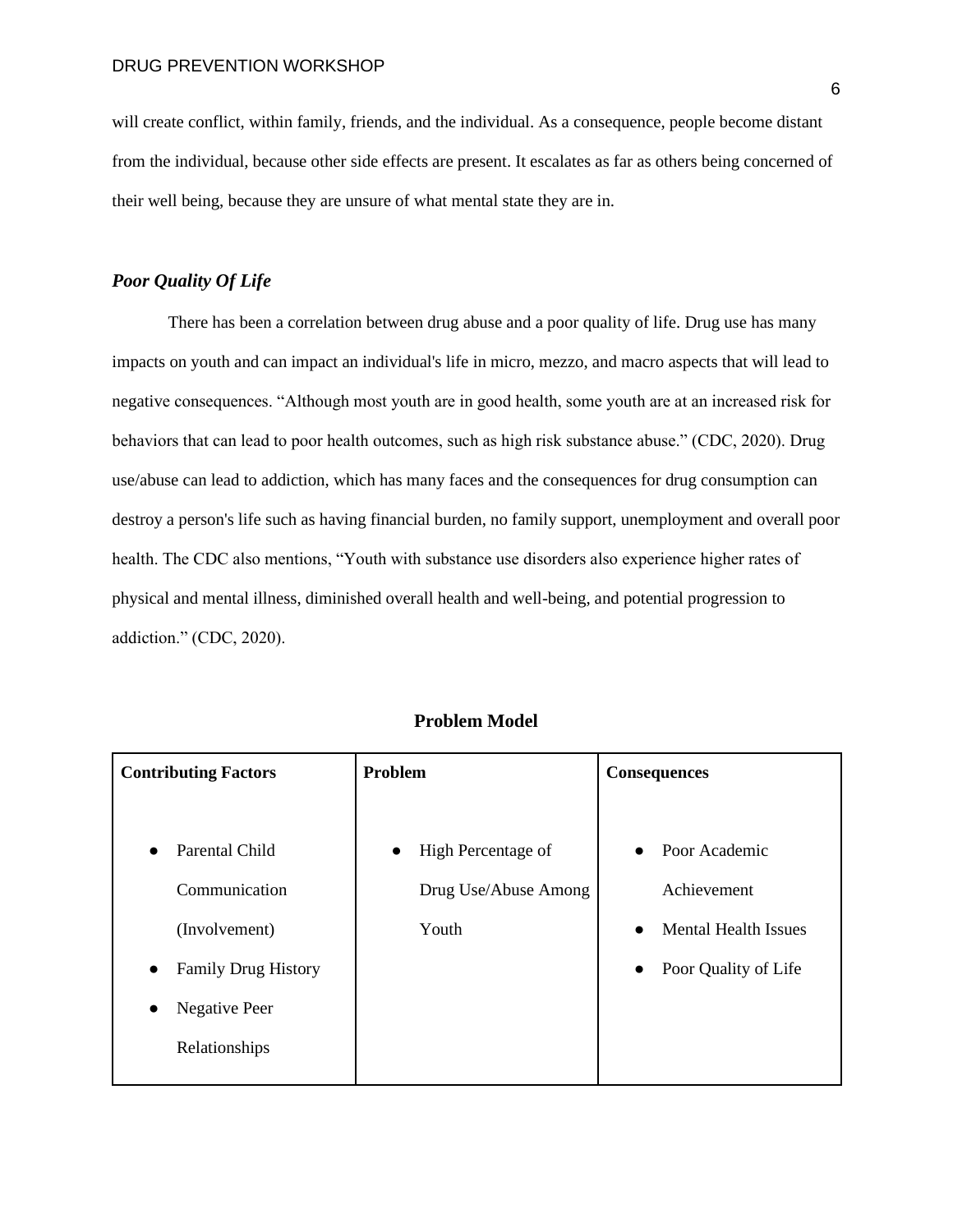## **Capstone Project Description and Justification**

### **Project Description**

Weekly bilingual workshops (2) Parent involvement (Talking to kids/parents about drugs, positive relationships, drug prevention/intervention program). This project will be based on educating purposes on drug prevention, types of drugs that youth might not know and/or parents. Such as (ex.) cannabis infused candy, gum, chips, etc and educating them on those topics and incorporating the importance of parental involvement. Parents might not know the new types of ways drugs might be consumed so this weekly workshop will be for educational purposes and will be provided in English and Spanish for the hispanic/latino community.

## **Project Justification**

By raising awareness on prevention for drug use/abuse parents can be able to be more involved in their child's lives and prevent them from negative actions and ultimately cause them negative consequences. It can be that parents are not involved or have no knowledge on the new ways of consumption due to new ways that are evolving to target consumers in different ways. This will improve youth's lives by having them focus on what really needs to be their focus, academics and positive involvement. A parent workshop was the best method due to youth being very distracted, not being able to fully focus and because they are not fully developed inorder to understand certain aspects of this information. Parents are more likely to understand and grasp this information and the importance of the consequences of it.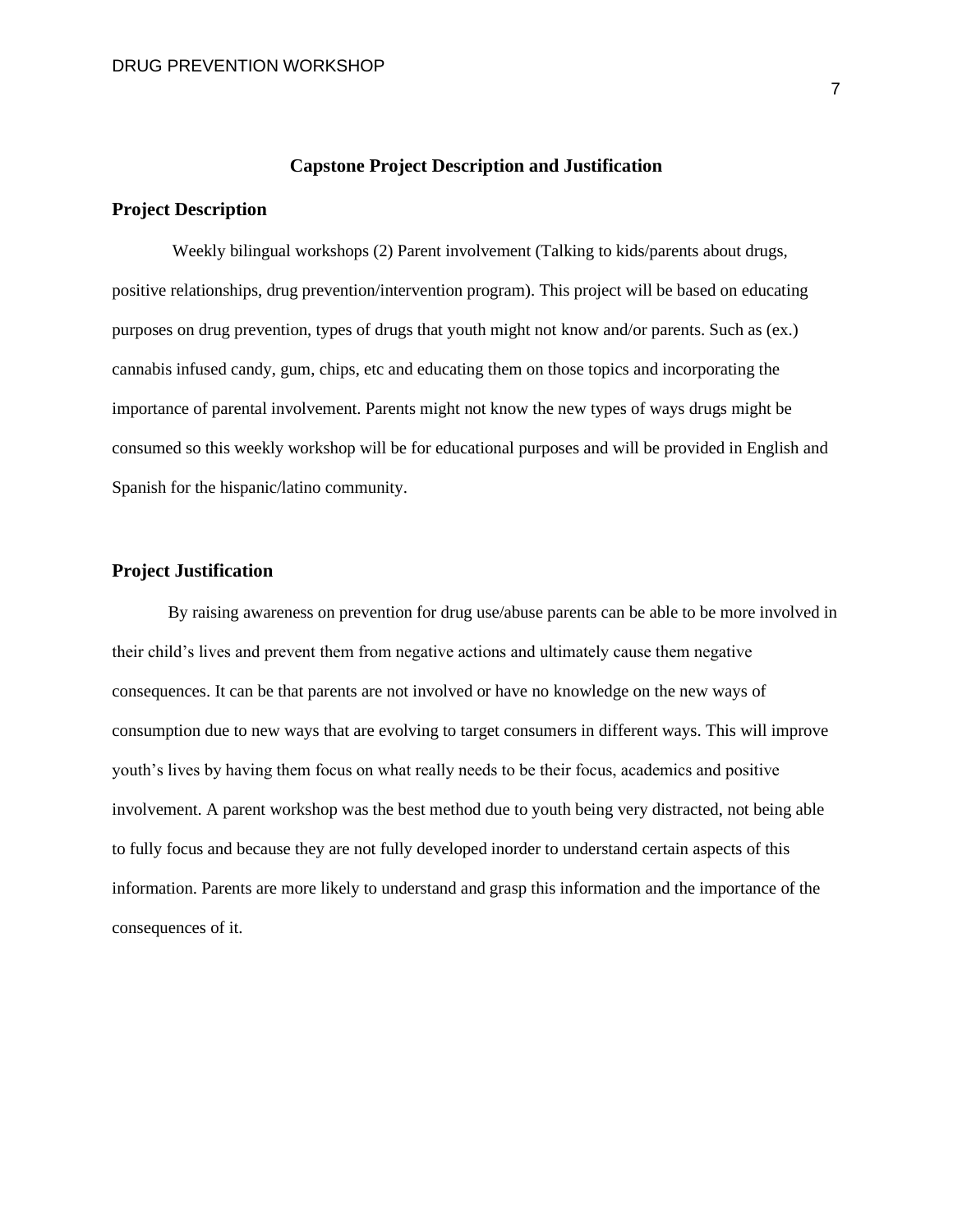## **Project Implementation**

The plan of the project was to be implemented through two bilingual workshop presentations specifically targeting the parents of the attendees in this agency and its collaborating programs. The first step/s was to gather ideas with my mentor, and develop a plan to create the workshop and get approval after completion.

The process was important to me to gain knowledge on the intended targeted audience. We decided it would be the parents of the attendees, because it would be easier for them to understand the main point we wanted to come across. Originally I was placed in one of the three locations of this agency with different age groups (middle school and high school). This semester I was placed at a different location which had elementary students and a higher number of attendees.

We thought it would be more effective to have a bilingual workshop on educating parents because they would have a better understanding of this information. The workshop included consequences, contributing factors, signs, solutions and collaborative programs that can help with drug prevention & how drugs can be disguised as candy or their children's favorite snack. After creating the slides, they would be sent to my mentor for any feedback/recommendations and to finalize details of the presentation for the workshops. Once approved, dates were set, zoom link meetings, and fliers were created in order to be distributed to parents. Once parents attended the workshop, at the end a link was included in order for them to fill out a survey regarding the effectiveness and what could be done to improve. This survey was provided in English and Spanish for parents in order for them to fill out and have an understanding of the questions. Information was collected after every workshop.

## **Assessment Plan**

This workshop targets the parents of the student members of the Watsonville PAL program. The focus is to bring awareness of methods of drug use/abuse among the youth & increase parental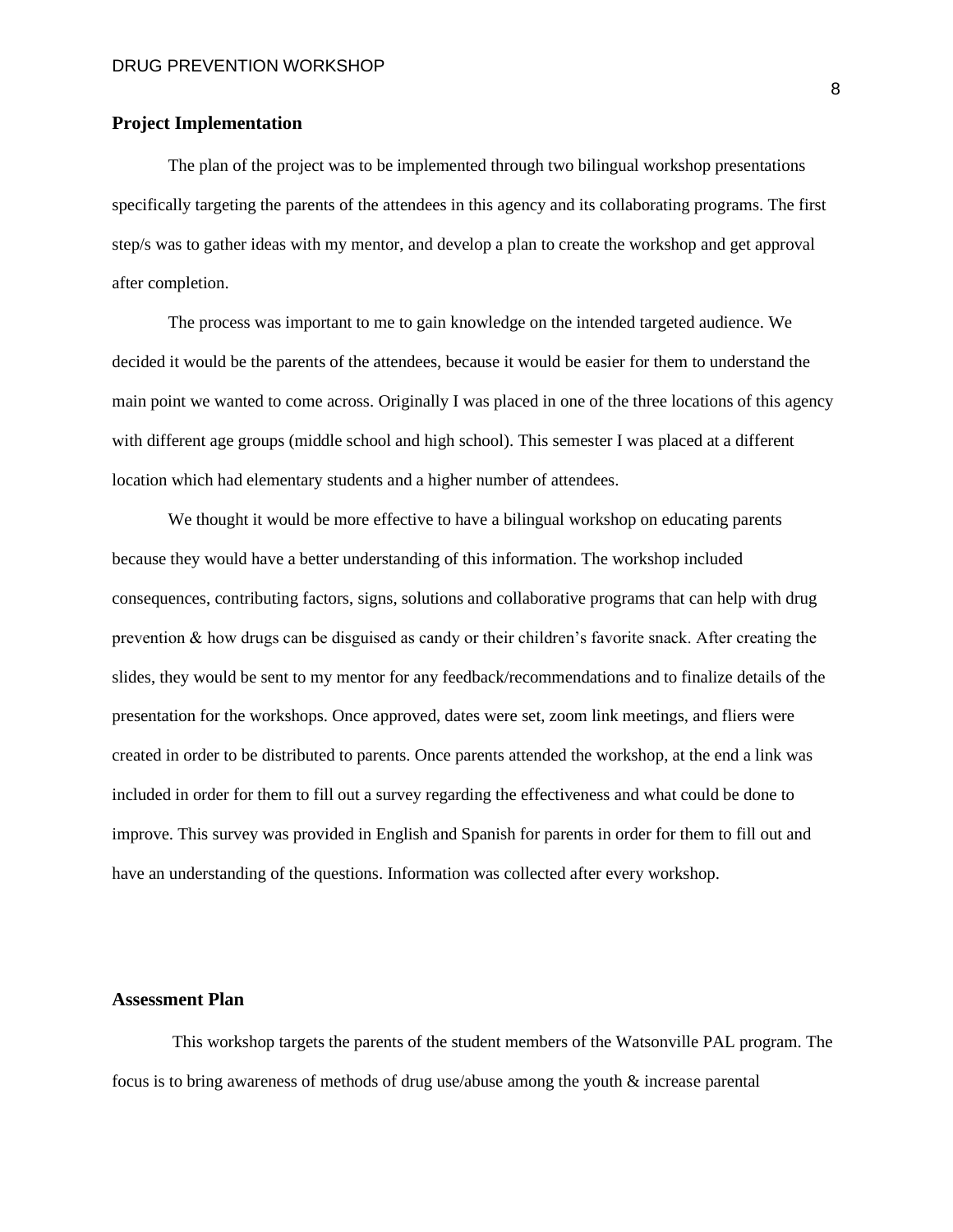involvement in a positive manner. To measure the attendance of the workshop/s, parents will have the option to indicate that they are attending at the beginning of every workshop and will be able to engage throughout the presentation. Data will also be collected through survey/s at the end of every workshop to measure the effectiveness. Since there is more than one workshop, my mentor and I will compare the numbers from both dates and expect to see an increase by the second workshop. The workshop will be promoted through a flier providing the workshop's information & details. It will be printed out in English & Spanish and passed out to parent's attendees once they get picked up.

#### **Expected Outcomes**

The purpose of this project is to raise awareness among attendee's parents in order for them to see the importance of being more involved and to prevent any type of drug use/abuse. The outcome of this project is to educate parents on drug use/abuse which include consequences, contributing factors, ways of consumption, common signs and solutions. It is important to show that by raising awareness through this project, parents can gain knowledge and implement different forms of prevention for their kids. The idea is for more than half of the parents to find the information from the workshop useful & effective to their advantage.

## **Project Results**

The results of the workshop/s exceeded my expectations, and were successful. Parents attended the workshop and were involved with icebreakers, and were able to learn about the information in English and Spanish. They also were provided a bilingual survey towards the end of every workshop to measure the effectiveness and collect results. During the ice breakers, parents were able to answer questions such as "Have you taken the time to talk to your children about drugs and drug consumption?" which 2 shared their reasons for doing so and their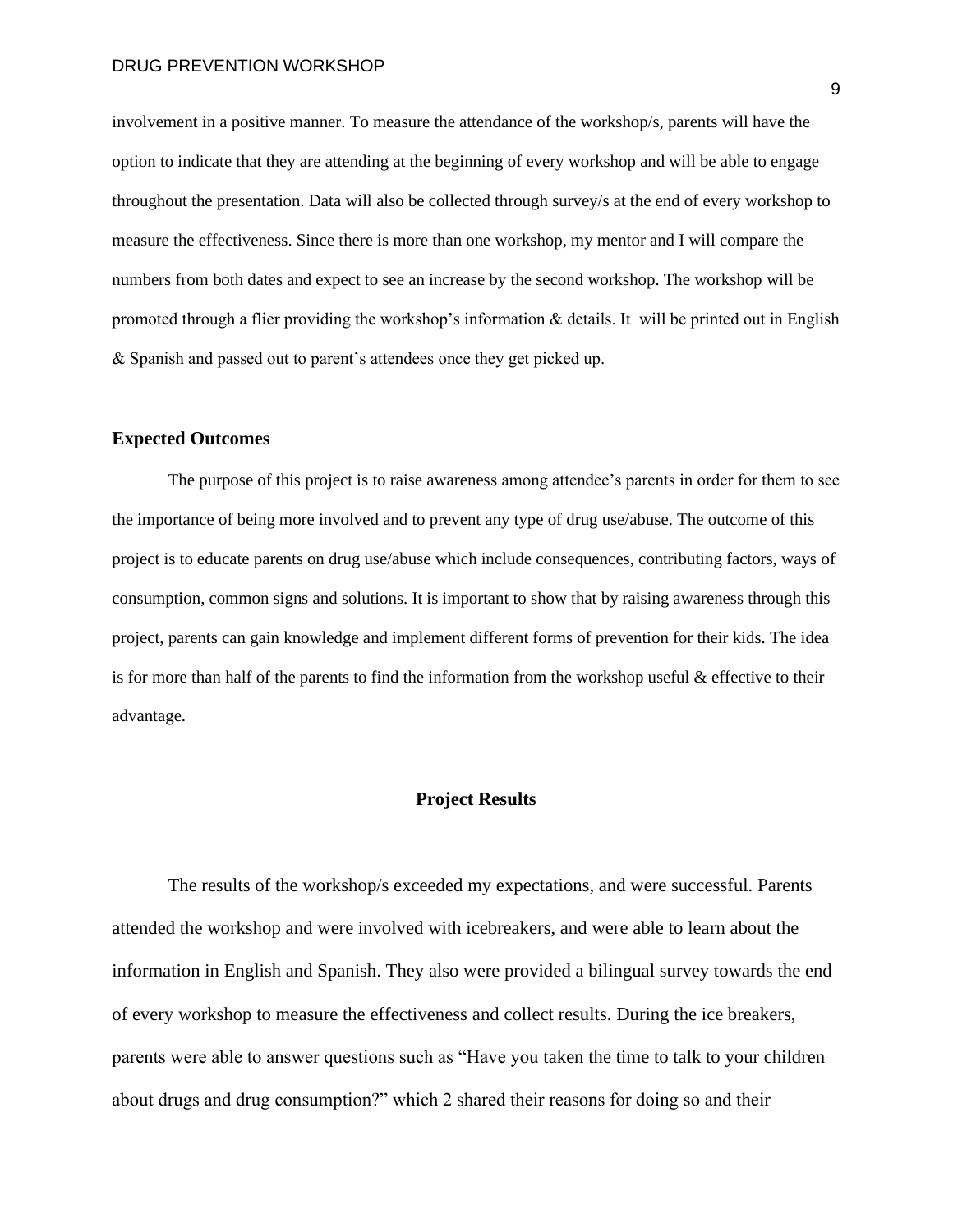experiences.

During the first workshop there were 6 participants, and all of them answered "yes" on the question "Was this workshop effective?" They were also provided with another question: "Did this workshop help you gain knowledge on drug prevention?" to which every participant also answered "yes." There was an increase of participants for the second workshop by one more parent. Overall, the combination of both workshops consisted of thirteen participants in total.

The results in effectiveness turned out to be 92.3 % making the workshop/s a success. Something that surprised me during the workshops was how parents were not aware of the new ways drugs are being consumed. For example, parents were not informed that there are cannabis infused candies, cheetos, cookies and other snacks that youth are attracted to. At the end, a parent appreciated the information provided at the workshop because it helped her become aware of the new ways on drug consumption and post effects that are presented. Areas of improvement consist of adding more examples on enhanced drugs such as vaping tools, that will benefit the parents on gaining information they can provide to their children. This will help the youth by raising awareness and help them understand other forms of drug consumption and negative consequences they consist of.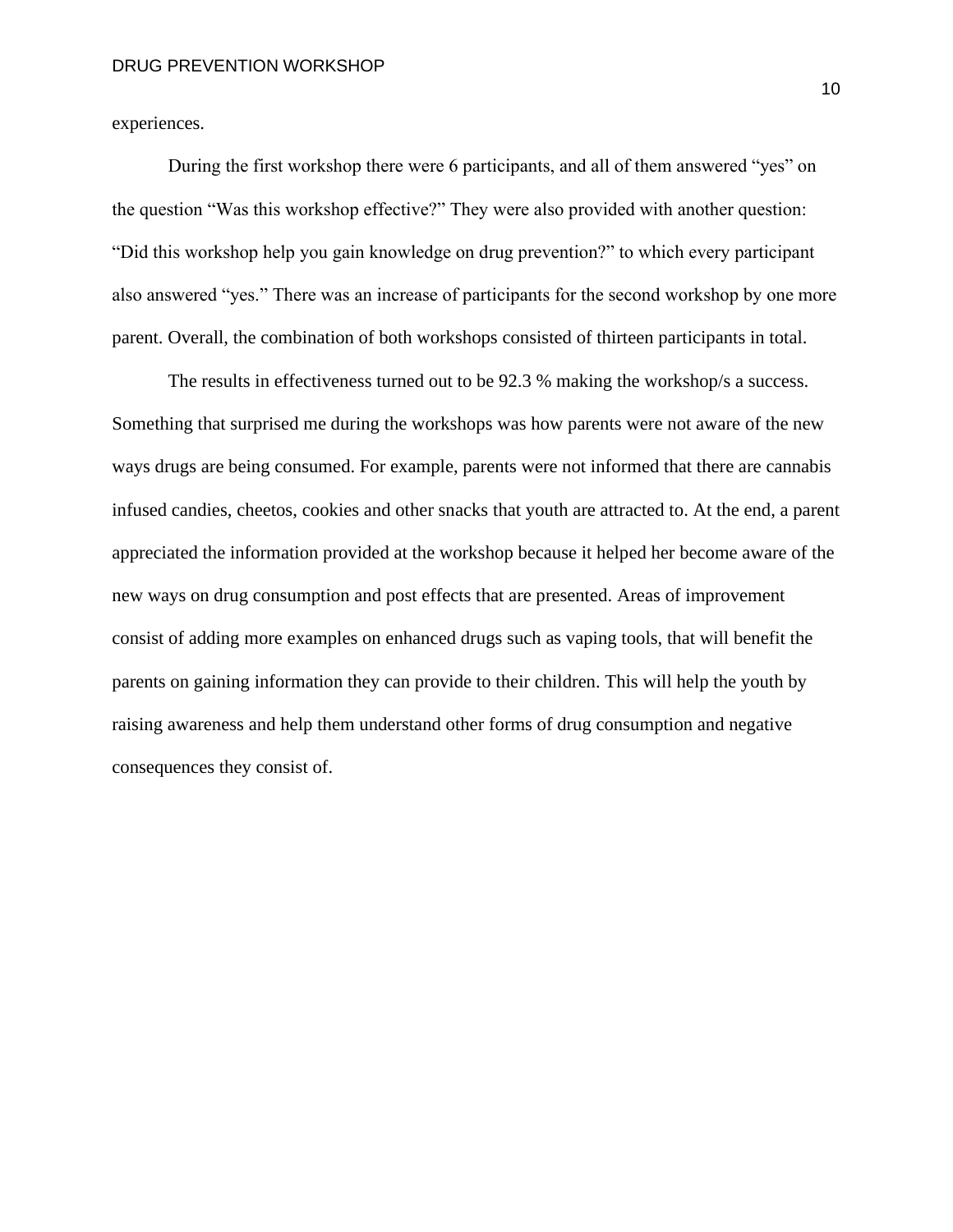## **Conclusion & Recommendations**

In conclusion, the results have shown the effectiveness of the project and demonstrates the issues needing to be addressed and has an impact on the youth in our community. This shows the importance of the workshop/s and the amount of work needed to do in order to be successful. This helps parents to build stronger communication  $\&$  involvement with their children to avoid any type of drug use involvement and be able to create a positive bond that will benefit both the youth and parents.

Following, recommendations that the agency should provide are more workshops for parents and the youth attendees to provide information and teach them the importance of drug prevention. Workshops can be once a month, or twice making one for parents and the youth in the agency. Also something that can be helpful would be staff members being more aware of these issues since there are youth from different ages. This would demonstrate how the agency is trying to be involved with the youth and the mission they have.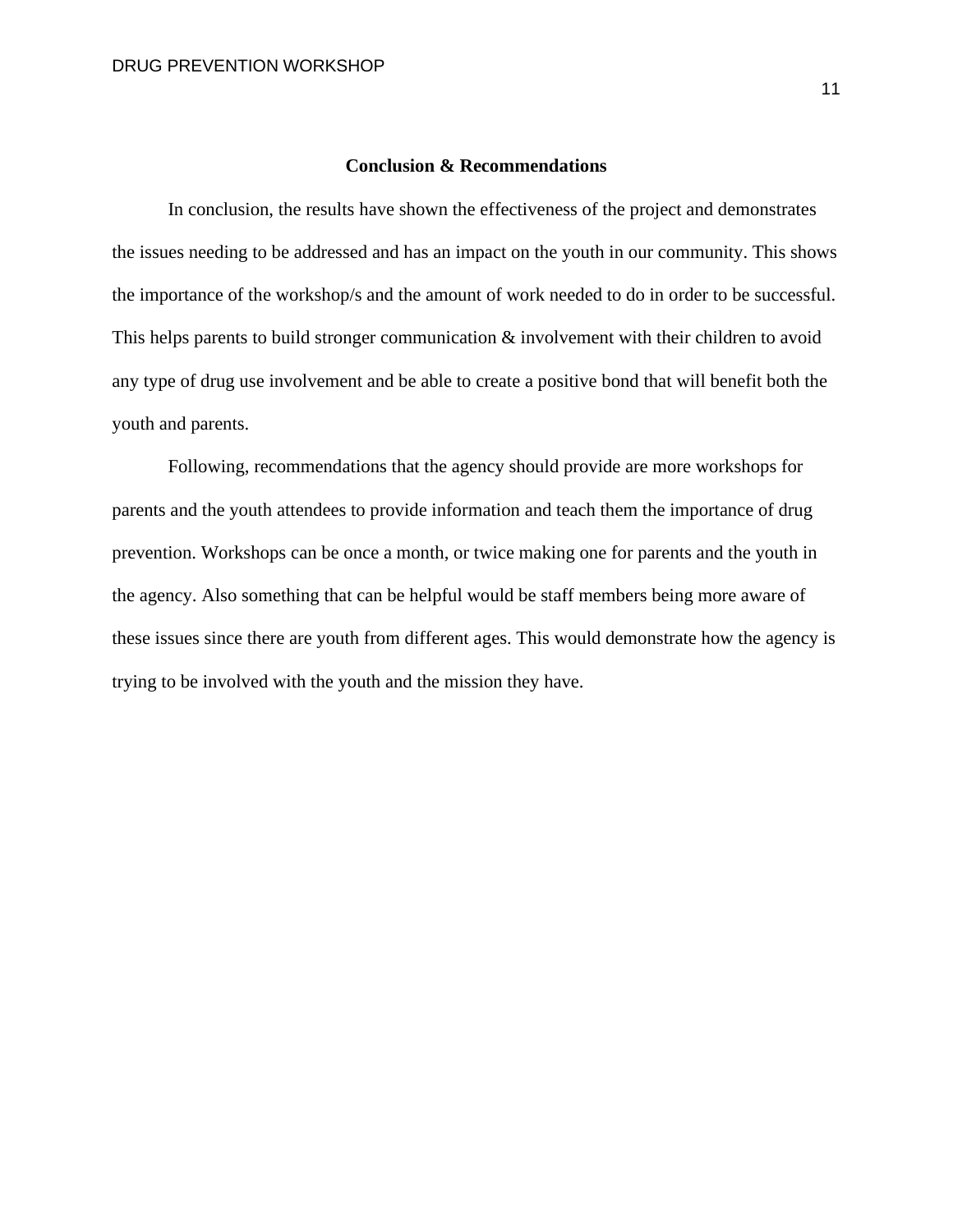## **References**

Centers for Disease Control and Prevention. (2020, October 22). High risk substance use in

youth. Centers for Disease Control and Prevention.

https://www.cdc.gov/healthyyouth/substance-use/index.htm

Consequences of Youth Substance Abuse. (n.d.).

https://ojjdp.ojp.gov/sites/g/files/xyckuh176/files/pubs/drugid/ration-03.html

Drug abuse and academic performance. *Recovery First Treatment Center.* (2022, April 25).

[https://recoveryfirst.org/blog/d](https://recoveryfirst.org/blog/)rug-abuse-and

-academic-performance/

Karakos, H. (2014, January 1). Positive peer support or negative peer influence? the role of

peers among adolescents in Recovery High Schools. PJE. Peabody journal of education.

from https://www.ncbi.nlm.nih.gov/pmc/articles/PMC4019403/

Middleearthnj. (2022, March 7). What to tell teens with a family history of substance

abuse. Middle Earth.<https://middleearthnj.org/2022/03/07/>

what-to-tell-teens-with-a-family-history-of-substance-abuse/

*North Dakota State University*. A Parent's Role in Substance Use Prevention: Tips for

Talking to Youth of All Ages - Publications. (n.d.).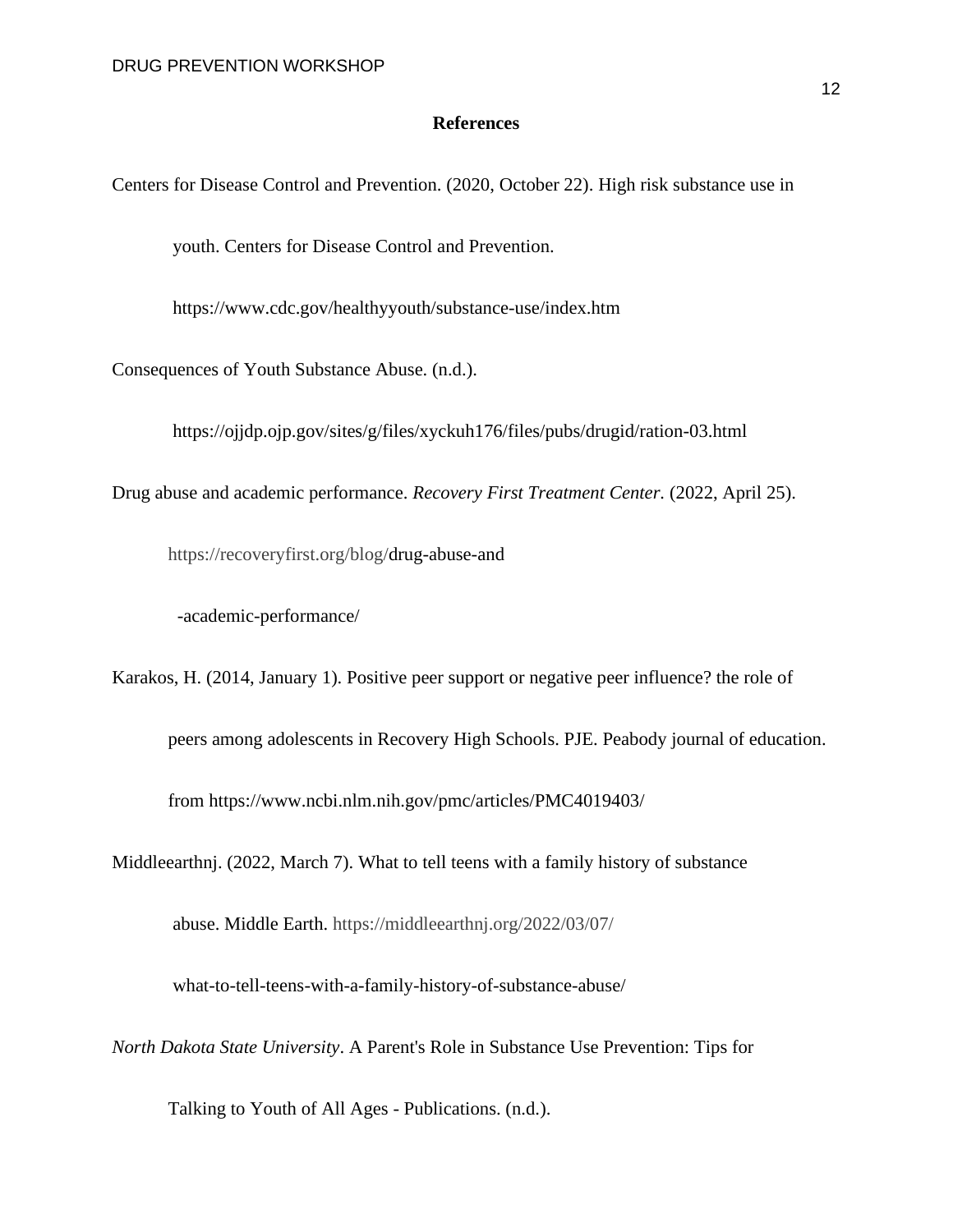https://www.ag.ndsu.edu/publications/kids-family/a-parents-role-in-substance-usepreventio

n-tips-for-talking-to-youth-of-all-ages

Police Activities League (PAL). Watsonville. (n.d.).

https://www.cityofwatsonville.org/282/Police-Activities-League-PAL

*Santa Cruz County drug and Alcohol Abuse Statistics - Elevate*. Elevate Addiction Services.

(2021, November 5).

https://elevaterehab.org/santa-cruz-county-california-drug-alcohol-abuse-statistics/

*Welcome to adapt*. ADAPT. (n.d.).

https://www.essexadapt.org/